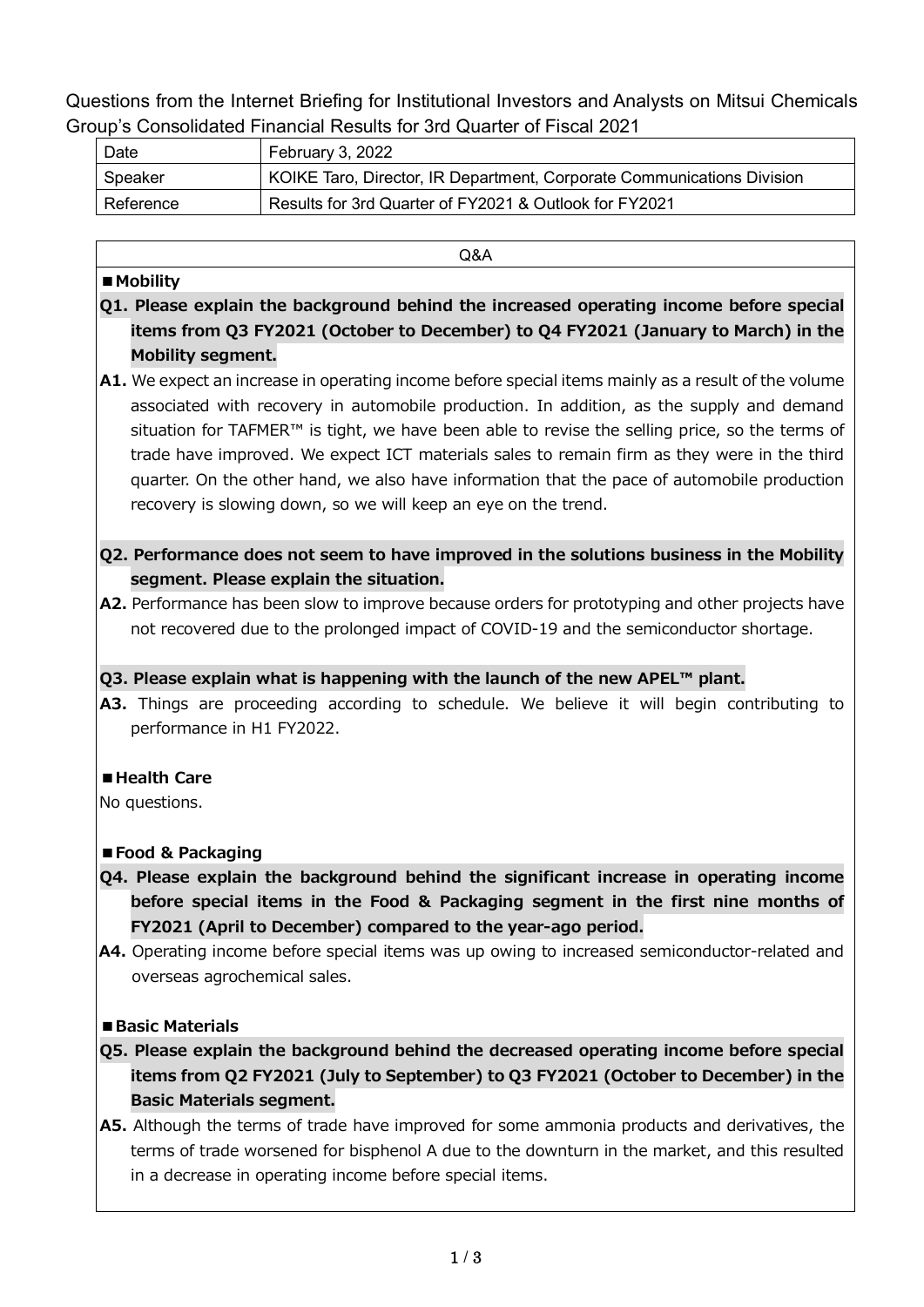# **Q6. Please explain the background behind the decreased operating income before special items from Q3 FY2021 (October to December) to Q4 FY2021 (January to March) in the Basic Materials segment.**

- **A6.** A major factor pushing operating income before special items downward is the worsening of terms of trade, consisting of around 3 billion yen associated with shrinking of the combined impact of inventory valuation and time-lag effects of sales price formula and around 3 billion yen associated with the downturn in the bisphenol A market. Fixed costs are also increased as levies such as property tax are recorded as a lump sum in Q4 under IFRS accounting standards.
- **Q7. Are there any concerns in relation to shifts in supply and demand in Q4 FY2021 (January to March) in the Basic Materials segment?**
- **A7.** Going from Q3 into Q4, we have incorporated a recovery in automotive products into our projections. We also expect others to remain firm for the most part.

#### **■Group-wide**

- **Q8. Please explain the status of equity in earnings of non-consolidated subsidiaries and affiliates since previously announced forecast for H2 FY2021.**
- **A8.** We forecast higher earnings at an elastomer company in China in the Mobility segment, and lower earnings at a phenol company in China in the Basic Materials segment.
- **Q9. Please explain your thinking on the margin for major products in the three target domains.**
- **A9.** We have adopted sales price formulas for many automotive products in the Mobility segment. We have been negotiating selling prices for other products as well. We have also adopted sales price formulas for many nonwovens products in the Health Care segment. With raw material prices rising, terms of trade continue to deteriorate. Raw material prices continue to rise for packaging films in the Food & Packaging segment, but we will continue to work on raising our prices. Overall, various costs are on the rise, so we will secure a margin by passing those on in selling prices as much as possible.
- **Q10. Please explain the impact of rising raw material prices on your statement of financial position and cash flow statement.**
- **A10.** Rising raw material prices have an impact that includes increased monetary amounts of inventory and working capital. However, we have been engaged in thorough work to strengthen our inventory management, so at the current market price level, we have been able to manage the impact.
- **Q11. Please explain your thinking on the 25th anniversary memorial dividend. What about dividends for FY2022? Would it be correct to say that you have your sights on 120 yen per share for the full year and that you are confident about performance going into the next fiscal year?**
- **A11.** The 25th anniversary memorial dividend is a one-off return. We believe that we will again be able to secure profit growth to a certain extent in the three target domains in the next fiscal year. Taking things like that into account, we are currently considering 120 yen per share for the full year as a basis in accordance with our shareholder return policy.